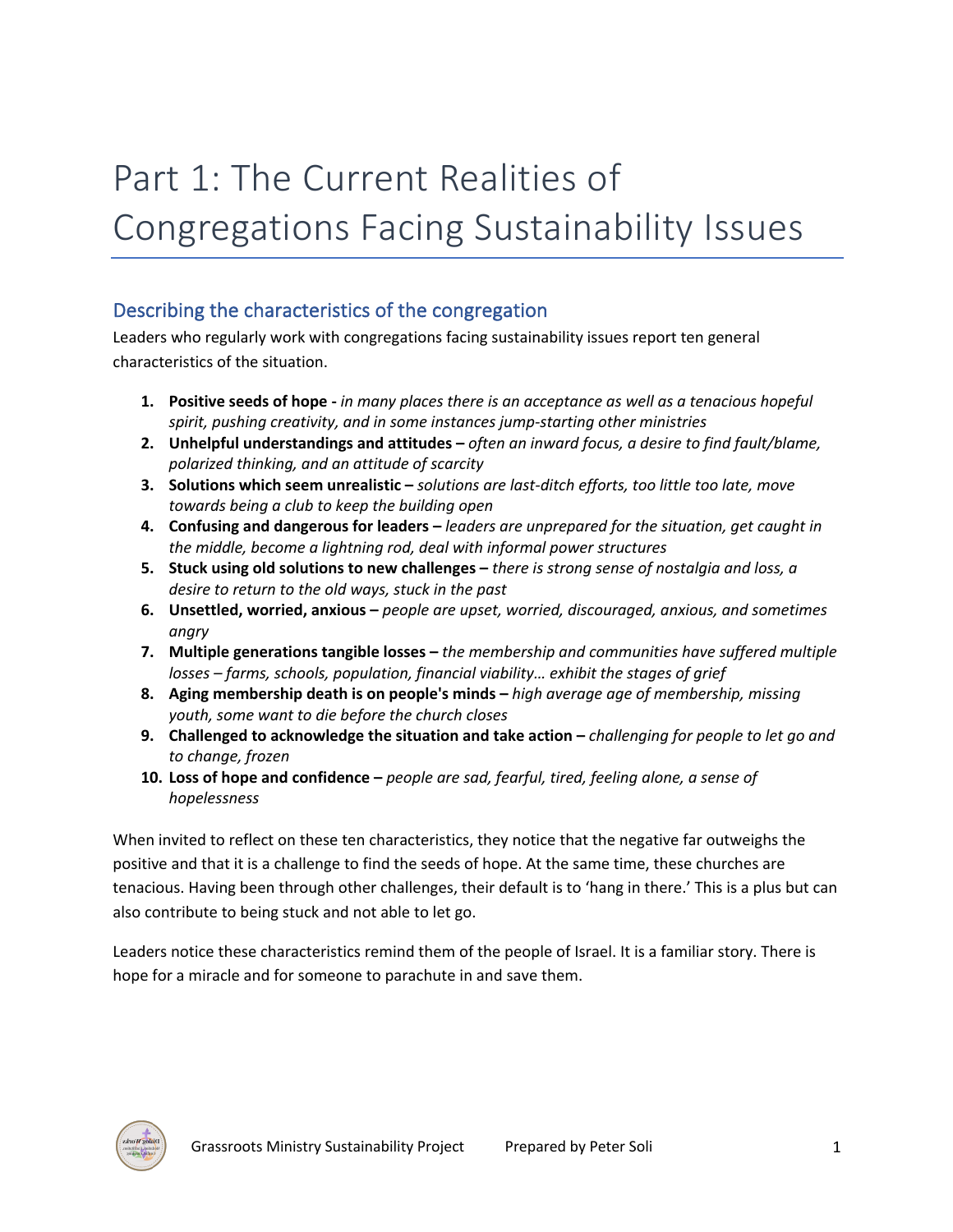## Reactions of leaders to the dynamics surrounding these characteristics

Leaders were asked to share their reactions to the congregation's current situation.

- It is easy to get drawn into the negative all the more important to be grounded in faith practices.
- Requires curiosity help the congregation try something new and if it doesn't work, be okay with this. Remain steadfast in that Christ's church is not dying.
- It is important to explore particulars, name the demons, be realistic, acknowledge the challenges but with optimism.
- Be ready to manage behaviors that come at you sideways.
- Discover how ritual might be used or fit with the situation capture both the lament and possibility.
- See hope as a ray of light in the dark but be cautious about presenting hope acknowledge both the dark and the light.

### What is important? What is feasible? Where are our priorities?

While this might be best described as an ongoing conversation, leaders seemed to agree that addressing the current situation could be thought of as moving from an inward focus to an outward focus. Financial challenges appear to be (at least in part) causing the crisis but it is unclear if this is where to focus in order to bring hope. Members would likely say money is most important, but it isn't clear if leadership should address this first.

Leaders acknowledged that there are things which tend to suck up time and are not helpful in addressing the situation. These include old solutions that don't work, a focus on death and the aging congregation, and unfounded hope that everything will return to 'normal.'

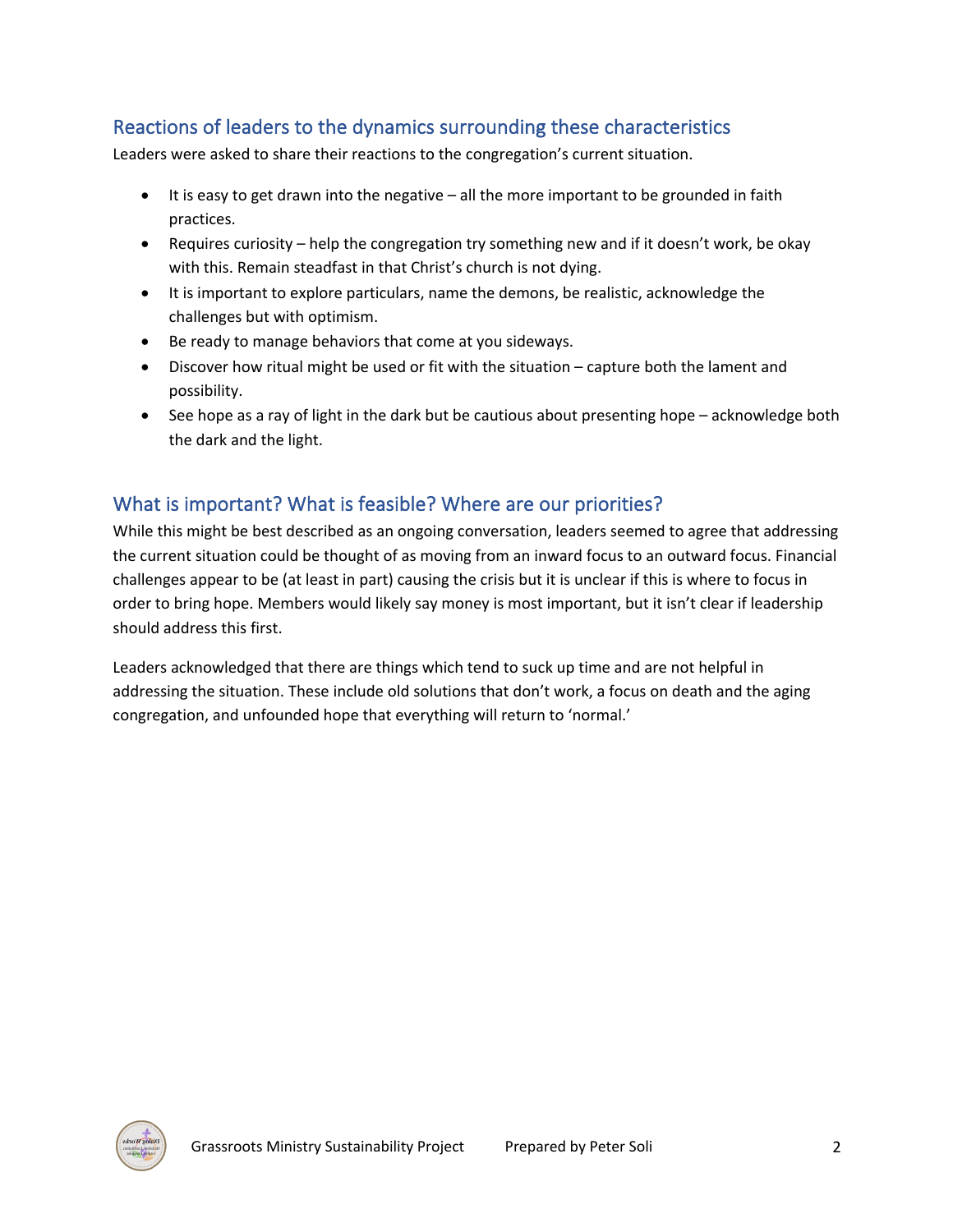## Part 2: Desired outcomes for ministry with congregations facing sustainability issues

When we think about congregations facing sustainability issues, we ask for God to help us accomplish the following.

### **The petitions printed in BOLD represent a summary of the individual petitions listed below each of the yellow boxes**

- o The GREEN are individual petitions identified as having the highest priority.
- o The LIGHT BLUE are individual petitions having a mid-range priority
- o The SALMON are individual petitions having a lower priority

#### **Building issues are solved**

Know what to do with building

De-emphasize the building

#### **Overall confidence in the future based in God's promises**

| See new fruits of the Spirit                                |
|-------------------------------------------------------------|
| Open to Possible Outcomes                                   |
| <b>Future Vision</b>                                        |
| <b>Enthusiasm for Gospel</b>                                |
| Be Bold to face the future                                  |
| Have faith that God is with us and always doing a new thing |
| God's Got Our Back                                          |
| Back to the Future                                          |

#### **Congregation's focus expands to include the community**

| Growth in personal witness and practice                      |
|--------------------------------------------------------------|
| Engage Community beyond the Family                           |
| Involvement of the many                                      |
| Community needs met                                          |
| Increased congregational participation in missional outreach |
| <b>Outward Focus</b>                                         |
| When we say ALL are welcome it means ALL are welcome.        |
| Outreach to the community where needs are met                |
| Service to the community                                     |